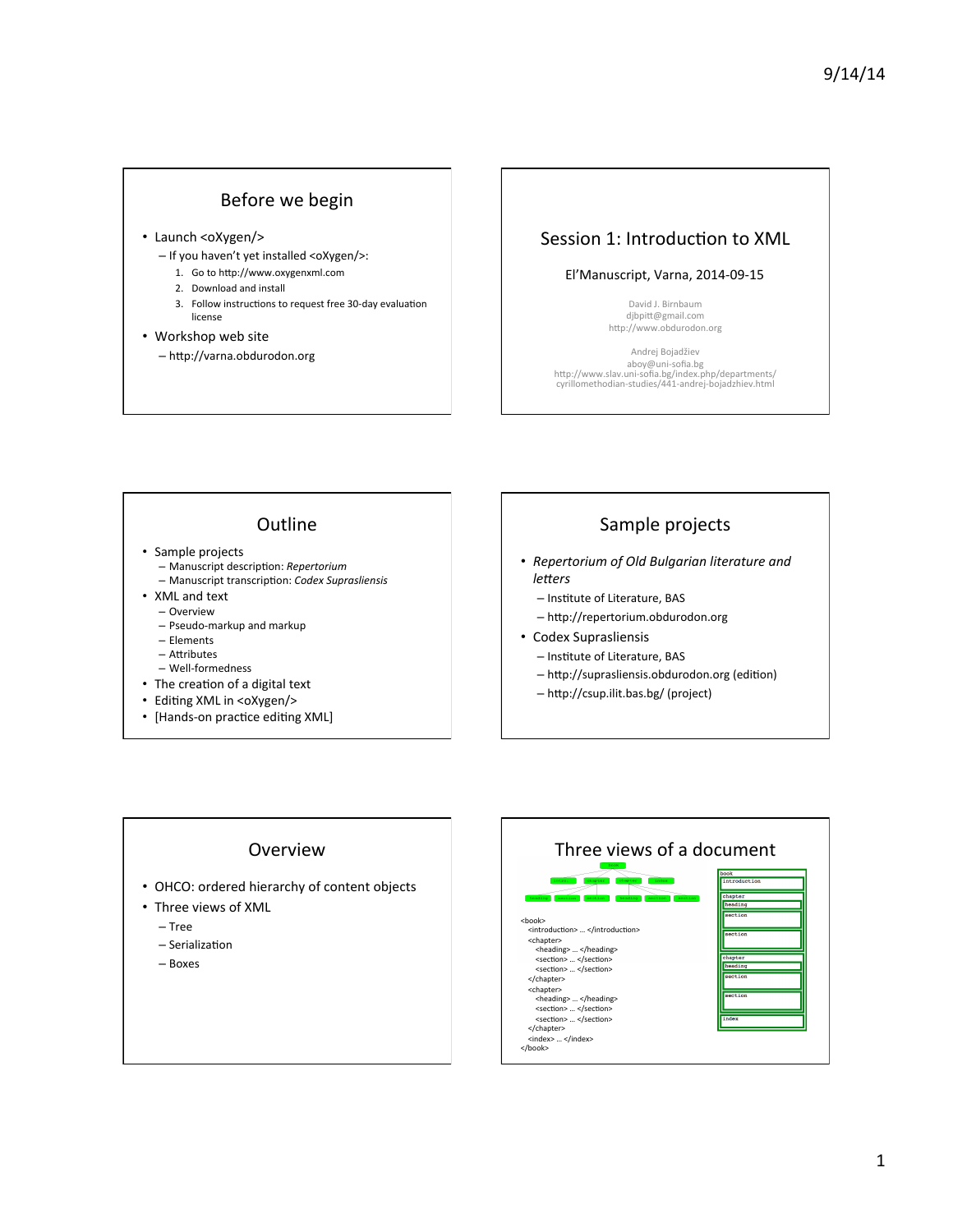### *Hamlet*, First quarto, 1603 | | Pseudo-markup

# Enter Hamlet.<br>Cor. Madame, will it pleafe your grace

# Cor. Madame, will it pleaklyour grace<br>
To leave where  $\mathcal{O}_{\mathbb{R}^{d+1}}$  and the set of the set of the set of the set of the set of the Ally reduced and will solve a<br>
Cor. And walke aloofs, the King fhal be wife<br>me. To b

The

- *Hamlet* 
	- Stage directions
	- Speeches
	- Speakers
	- Other characters – Metrical lines
- **General** 
	- Paragraph spacing and indentation
	- Centering and bolding of titles
	- Hanging indentation for bibliographic lists
	- Italics for emphasis, foreign words, book titles, etc.

### The XML view of content and markup

- Content is the textual data - Transcribed from source (e.g., a manuscript) - Created by the editor (e.g., manuscript catalogue)
	-
- Markup describes the role of different data components
- No *pseudo markup* in your content - No editorial parentheses, square brackets, angle brackets, slashes and backslashes, italics, etc.

### XML building blocks

- Textual (character data) content
- Elements
	- Structural components of the document
- Attributes - Properties of elements

### Elements

- Elements have matching start and end tags <title> ... </title>
- (Some elements are empty and self-closing) <bookmark/>
- Element names must begin with a letter and may contain letters, digits, and underscores (no spaces; no other punctuation) Underscore: <personal\_name> Camel case: <personalName>

### The "X" in XML

- eXtensible Markup Language
	- The user determines the tag set
	- Pro: you determine how to characterize your data
	- Con: you are responsible for determining how to characterize your data
- You decide
	- $-$  What to tag
	- How to tag it (what to call it)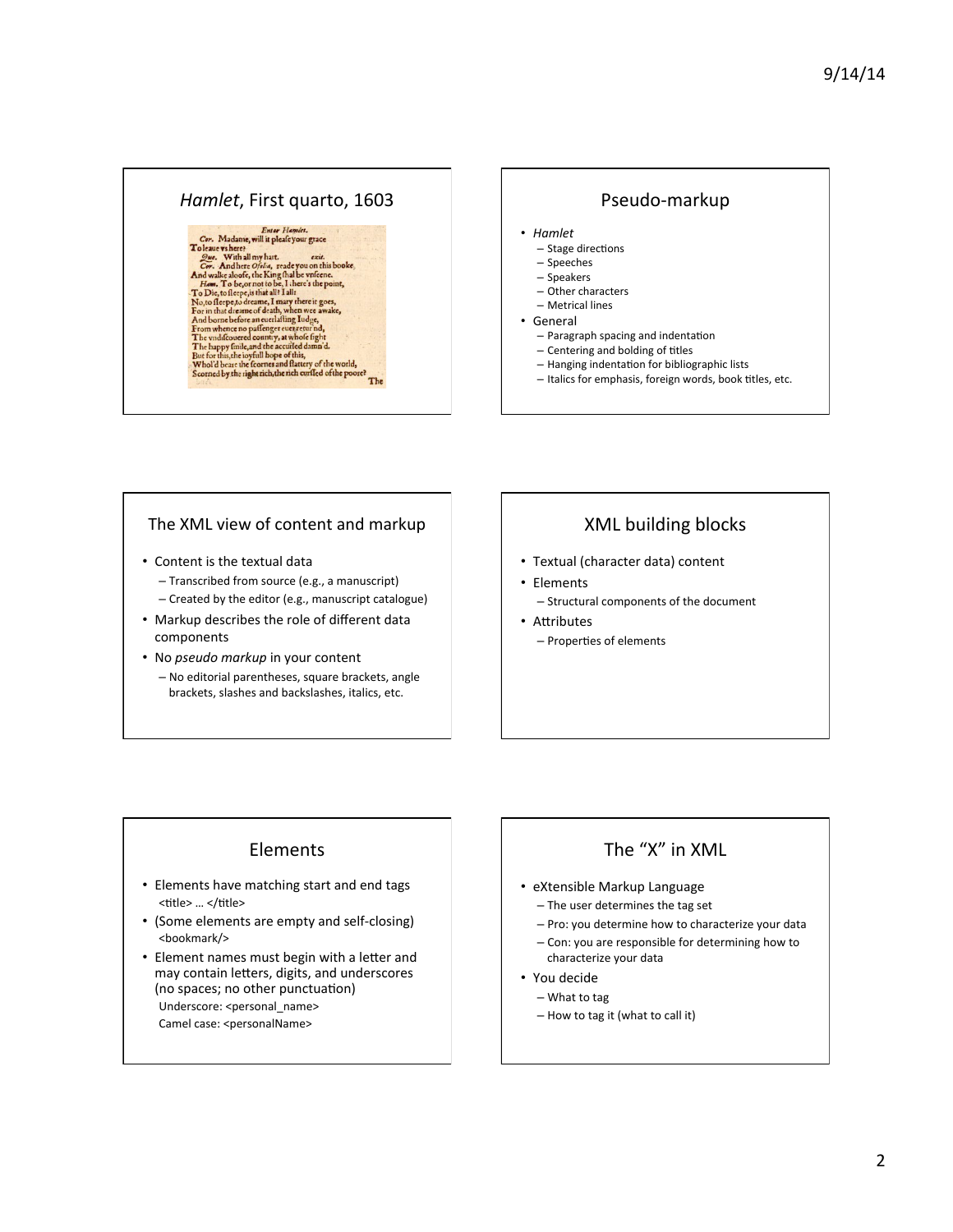### Three types of markup

- Descriptive: what the object is (emphasized) – <em>yes!</em>
- Presentational: what the object looks like (italicized)
	- <i>yes!</i>
- Procedural
	- [instructions to the machine]

### Why DH projects use descriptive markup

- Italics: emphasis, foreign, book title, etc.
- Emphasis: italic, bold, loud (audio device), etc.
- Separation of levels: content and presentation - Encode descriptively
	- Transform to presentational final form for rendering (HTML, PDF, etc.)
- Multipurposing: format the same content objects different way for different purposes

### Texts and trees

- Why XML looks at texts as trees
	- Computers can traverse trees quickly – Documents *are* hierarchical, right?
- Hierarchical challenges
	- Multiple, overlapping hierarchies
		- Physical hierarchy: folios, lines
		- Intellectual hierarchy: texts (with subelements: chapters, sections, paragraphs, etc.)
	- Relationships at a distance
		- Cross-references and other pointers
		- References and pointers to other documents

### **Attributes**

- Qualifying information about elements
- Encoded inside the start tag, after the element name - Attribute name="value" pair
- < place xml:lang="fr">Paris</place>
- <title type="journal">Scripta &amp; e-Scripta</title>
- Attribute names are subject to the same rules as element names
- Attribute values must be quoted (matching single or double straight quotation marks)

### An XML document must be well-formed

- Single root element
- Proper nesting (no overlapping tags)
	- Good: <em><foreign>oui!</foreign></em> – Bad: <em><foreign>oui!</em></foreign>
- 
- Name and name start characters for element and attribute names
- Attribute values must be quoted (single or double)
- Reserved characters must be encoded as *entities* 
	- o & &
	- $\circ$  < &lt;<br> $\circ$  > &et;
	- >
- Indentation is for human convenience

## Sample

<book> <author>Michael Kay</author> 

- <title edition = "4">XSLT 2.0 and XPath 2.0 Programmer's Reference</title> <published date = "2008">
- <publisher>John Wiley &amp; Sons, Inc.</publisher>
- <pubPlace>10475 Crosspoint Boulevard, Indianapolis, IN 46256</pubPlace>
- </published>
- <ISBN num="978-0-470-19274-0"/>
- <dedication>
- <i><b>To Anyone Who Uses This Book To Make the World a Better Place</b></i>
- </dedication>
- </book>